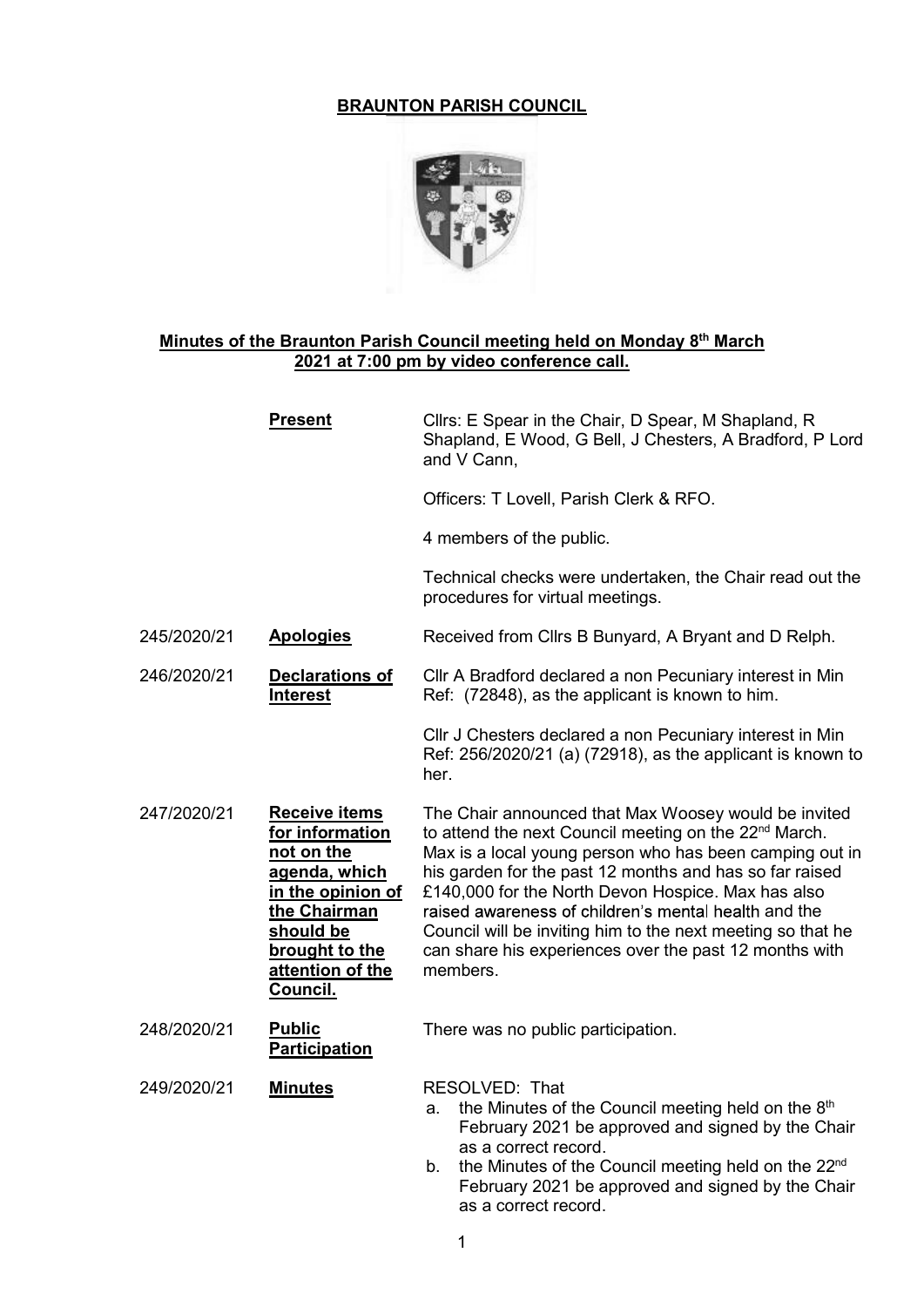|             |                                  | the Minutes of the Finance and Administration<br>$C_{-}$<br>Committee held on the 25 <sup>th</sup> February be adopted and<br>ratified by the Council.<br>(NC)                                                                                                                                                                                                                                                                                                                                                                                                                                |
|-------------|----------------------------------|-----------------------------------------------------------------------------------------------------------------------------------------------------------------------------------------------------------------------------------------------------------------------------------------------------------------------------------------------------------------------------------------------------------------------------------------------------------------------------------------------------------------------------------------------------------------------------------------------|
| 250/2020/21 | <b>Action Sheet</b>              | RESOLVED: That the Council notes the updated Action.                                                                                                                                                                                                                                                                                                                                                                                                                                                                                                                                          |
|             |                                  | Cllr J Chesters requested that the Action Sheet be<br>reduced as many actions could now be removed.                                                                                                                                                                                                                                                                                                                                                                                                                                                                                           |
|             |                                  | Cllr G Bell suggested that perhaps the Council should<br>review the closure of the Lloyds Pharmacy. If another<br>pharmacy will not be opened in Braunton perhaps this<br>should also be removed from the Action Sheet.<br>(NC)                                                                                                                                                                                                                                                                                                                                                               |
| 251/2020/21 | <b>Braunton</b><br><b>Museum</b> | The Chair welcomed the Chair of Trustees James<br>Benning.                                                                                                                                                                                                                                                                                                                                                                                                                                                                                                                                    |
|             |                                  | James explained that the Museum had been working on<br>plans to modernise the building and make the Museum a<br>more exciting place to visit. Plans included:<br>• Relocating the archivists to the upstairs office space.<br>This will require combining the existing office and store<br>to provide sufficient space for them to work. This would<br>be non-structural as it will only require the removal of a<br>partition wall.<br>• Remove stone wall in foyer and replace with a modern<br>reinforced glass panel this will open up that area and<br>let more light into the building. |
|             |                                  | The Museum plans to reopen in May following the lifting of<br>the current Covid-19 restrictions so now would be a good<br>opportunity to carry out these internal modifications.<br>James would be happy to meet with councillors on site to<br>explain their plans in more detail.                                                                                                                                                                                                                                                                                                           |
|             |                                  | RESOLVED: That the Council agrees to these<br>modifications being carried out subject to the Museum<br>carrying out the necessary checks to comply with building<br>regulations and fire safety.                                                                                                                                                                                                                                                                                                                                                                                              |
|             |                                  | (NC)                                                                                                                                                                                                                                                                                                                                                                                                                                                                                                                                                                                          |
| 252/2020/21 | <b>Police Report</b>             | a) The Council noted the police newsletters for February<br>and March 2021.<br>b) The Council accepted the six months' notice received<br>from the Devon and Cornwall Police to vacate the<br>Braunton Community Work Hub by the 12 July 2021.                                                                                                                                                                                                                                                                                                                                                |
| 253/2020/21 | <b>Surfwell</b>                  | The Chair welcomed James Mallows and Sam Davis from<br>Surfwell.                                                                                                                                                                                                                                                                                                                                                                                                                                                                                                                              |
|             |                                  | James explained that Surfwell is a pilot project working<br>with Emergency Service providers to improve staff mental<br>well-being, resilience and workplace performance through<br>the proven scientific benefits of surf therapy. Surfwell is a                                                                                                                                                                                                                                                                                                                                             |

national project supporting the frontline emergency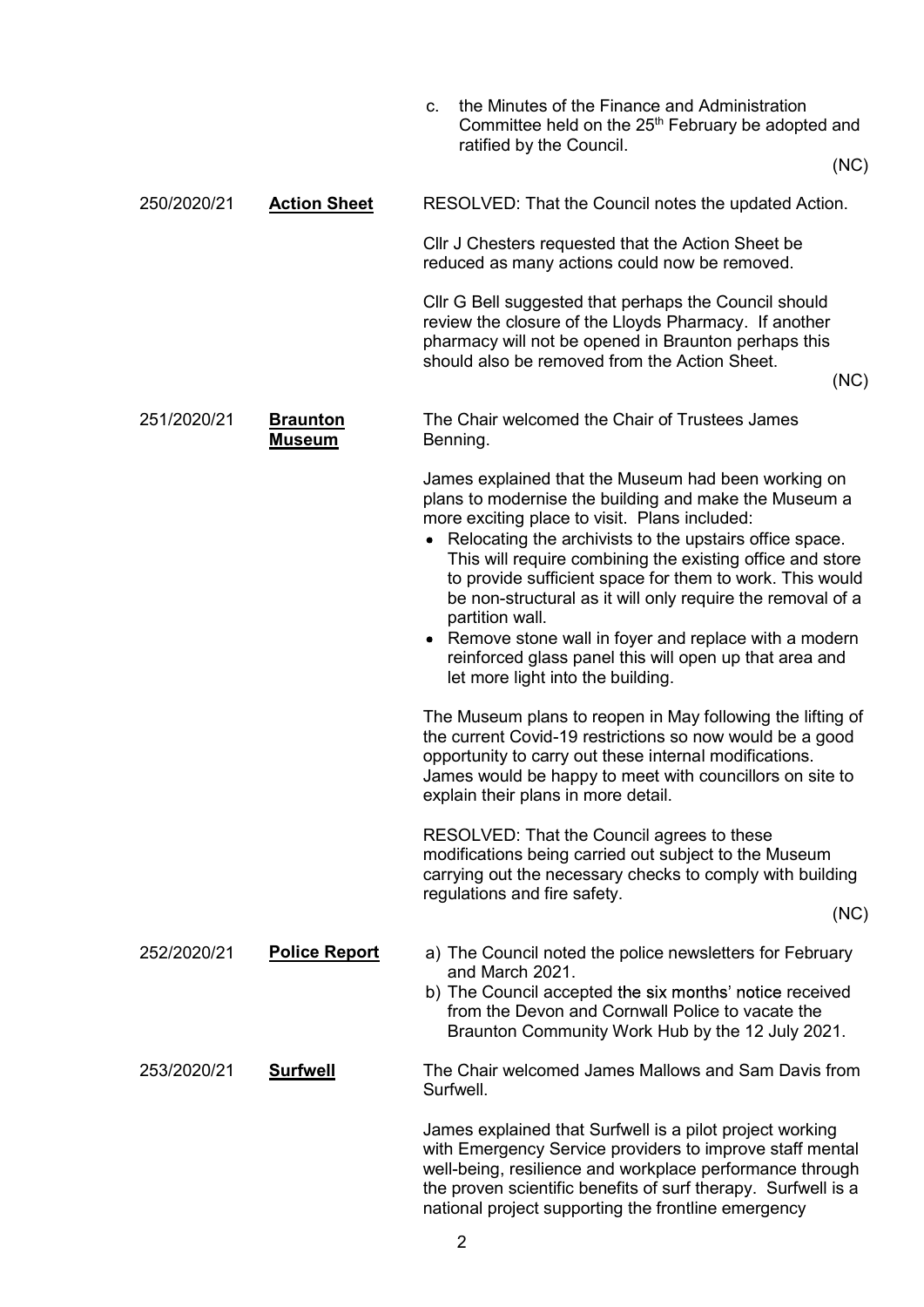services including the NHS.

James understands the police have served notice to the Council to vacate the Braunton Community Work Hub and Surfwell would like to take this opportunity to express its interest in renting the office space. Surfwell would also be interested in using the Police owned storage shed located on Parish land.

The Clerk explained to members that the Council had also received an expression of interest from the South Street Foodbank for premises. Cllr V Cann requested if Surfwell would be in a position to share the premises with the Foodbank. James explained that this would not be possible as they require the office Monday to Friday 9 am to 5 pm. It would act as a drop-in centre for emergency service responders where they could talk confidentially about the difficulties they might be experiencing.

The Council thanked James Mallows and Sam Davies for attending the meeting. No decision could be made at present as the Council would need to consider all expressions of interests that had been received.

254/2020/21 Reports from the Devon **County Councillor** Members considered the County Councillor report circulated prior to the meeting.

Cllr D Spear explained that some of the information within the County Councillor's report relating to air quality in Braunton was now out of date. Things had moved on positively and many of the statements relate to the situation more than four years ago. The Clerk now sits on the Air Quality Technical Working Group along with officers from Devon County Council and North Devon Council and it will next meet on the 21<sup>st</sup> April. He also explained that the money allocated towards introducing MOVA at the Square had been raised via Section 106 contributions from developments and not from the County's budget. In fact, the County had not included any money in its budget for 2020-2024 towards the cost of implementing MOVA. He was glad that the County had budgeted to upgrade the existing Zebra Crossing on Chaloners Road with a Signal Light Crossing and that this work would be carried out in the Autumn.

255/2020/21 Reports from Cllr J Chesters expressed her disappointment regarding the North Devon North Devon Council not taken the Parish Council's views **Councillors** into account when determining planning applications. She would like to compare NDC's decision in relation to comments made by the Parish Council as a statutory consultee. It was agreed that Cllr J Chesters would report on the matter at the April full Council meeting.

256/2020/21 Planning Cllrs E Spear, D Spear and J Chesters in their capacity as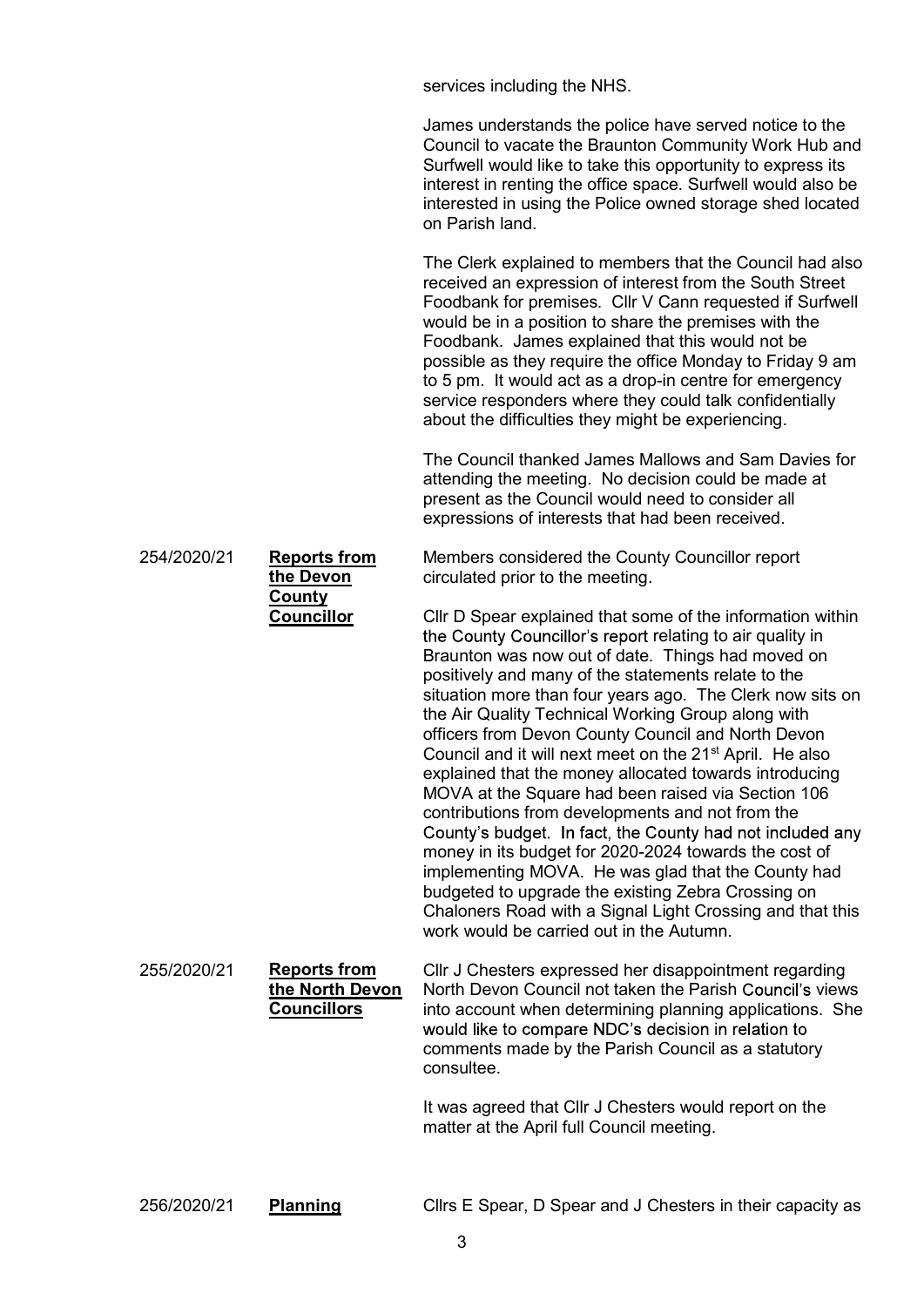North Devon Councillors, stated that any opinions expressed during discussions on the following planning applications represent a preliminary view and that they will naturally reconsider the application fresh when presented all the facts at principal level.

Cllr J Chesters declared a non Pecuniary interest.

(a) 72918

Proposal: Extension & alterations to dwelling. Location: 3 Mint Park Road, Braunton, Devon EX33 1LE

Applicant: John Symonds

It was moved by Cllr P Lord, seconded by Cllr E Woood to recommend approval.

RESOLVED: That the Council recommends approval. (9.1abs)

Cllr A Bradford declared a non Pecuniary interest.

(b) 72848

Proposal: Extension to dwelling. Location: 90 South Street, Braunton, Devon EX33 2AS Applicant: Mr Scott Maynard

It was moved by Cllr D Spear, seconded by J Chesters to recommend approval.

RESOLVED: That the Council recommends approval. (9.1abs)

. (c) 72935

Proposal: Variation of condition 6 (Occupancy) attached to planning permission 61585 (APP/X1118/W16/3161353) (Erection of a dwelling to be used in conjunction with the adjacent proposed offices) to allow flexible use. Location: Satara House, Saunton Road, Braunton, Devon EX33 1HG Applicant: Peter Caswell

It was moved by Cllr P Lord, seconded by Cllr D Spear to recommend refusal.

RESOLVED: That the Council recommends refusal on the grounds, as follows:

- Further over intensification of the site resulting in the cumulative environmental harm arising from the development.
- Outside of the development boundary.
- Concerns with regards to creeping industrialisation in the countryside.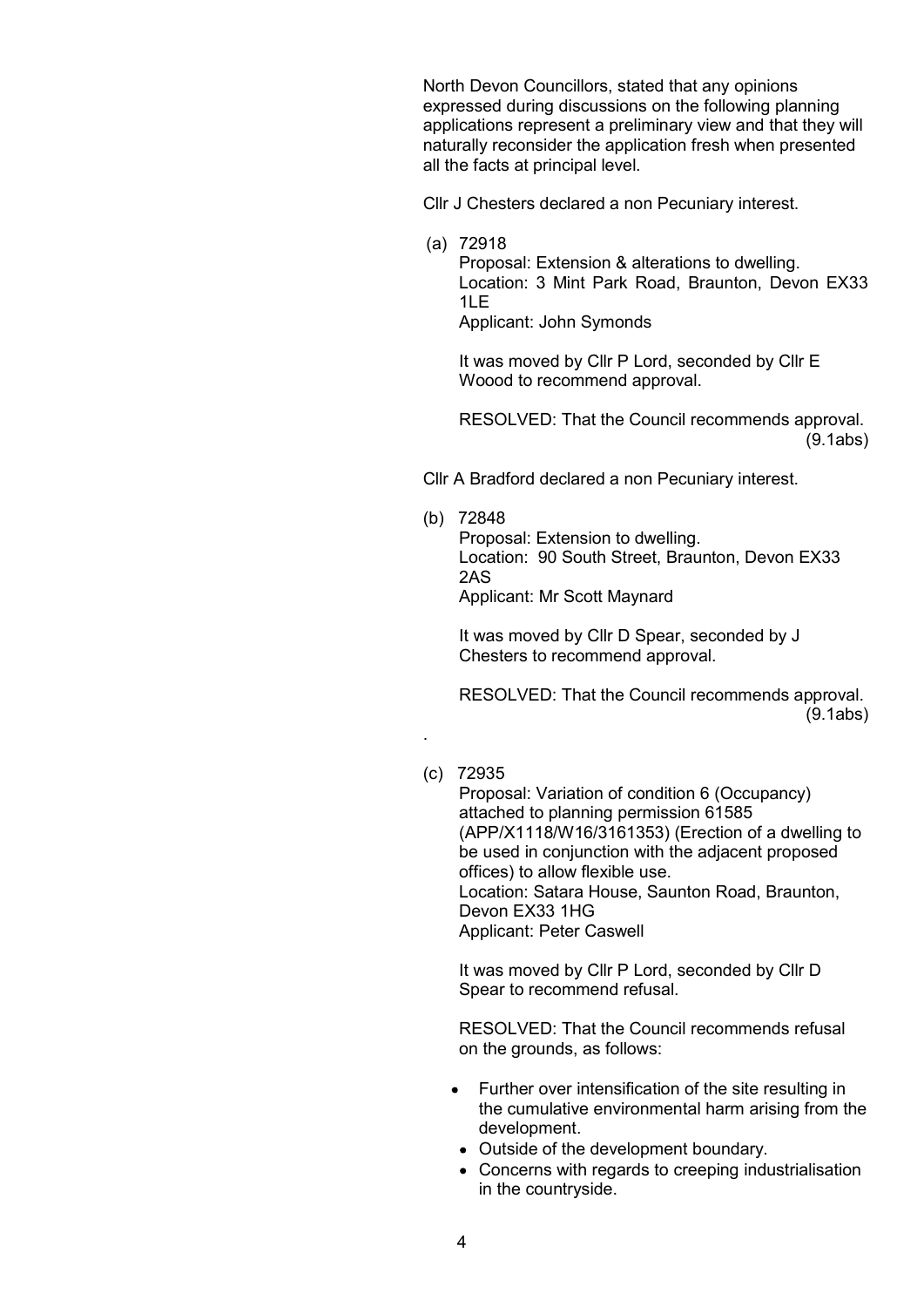- Inadequate vehicular access to the site off of Moor Lane.
- Adverse influences on the coastal zone and North Devon UNESCO Biosphere Reserve which is a key natural capital asset and has a value to the local community and its economy.
- There is no evidence to demonstrate a proven need for this development.

(NC)

(d) 72939

Proposal: Erection of balcony and associated works. Location: Brambles, Ash Road, Braunton, Devon EX33 2EF Applicant: Mr & Mrs B Bale

It was moved by Cllr A Bradford, seconded by Cllr J Chesters to recommend approval.

RESOLVED: That the Council recommends approval: (NC)

(e) 72965

Proposal: Change of use from nursery & dwelling to solely a dwelling. Location: 18 Saunton Road, Braunton, Devon EX33 1HB

Applicant: Mrs Linda Bennetts

It was moved by Cllr J Chesters, seconded by Cllr D Spear to recommend approval.

RESOLVED: That the Council recommends approval subject to it remaining part of the main house and occupied by the same family who reside at 18 Saunton Road.

(NC)

(f) 72933

Proposal: Conversion of barn to office together with change of roof & insertion of conservation rooflights. Location: The Barn, Nethercott, Braunton, Devon, EX33 1HT

Applicant: Mr Daniel Edge

It was moved by Cllr J Chesters, seconded by Cllr D Spear to recommend approval.

RESOLVED: That the Council defers making representation to request clarity from the Planning Case Officer at North Devon Council regarding whether the application is for a separate residential development or if it will remain ancillary to the main house.

(NC)

257/2020/21 North Devon

Council

North Devon Council, the determining Authority, has APPROVED the following applications with conditions as